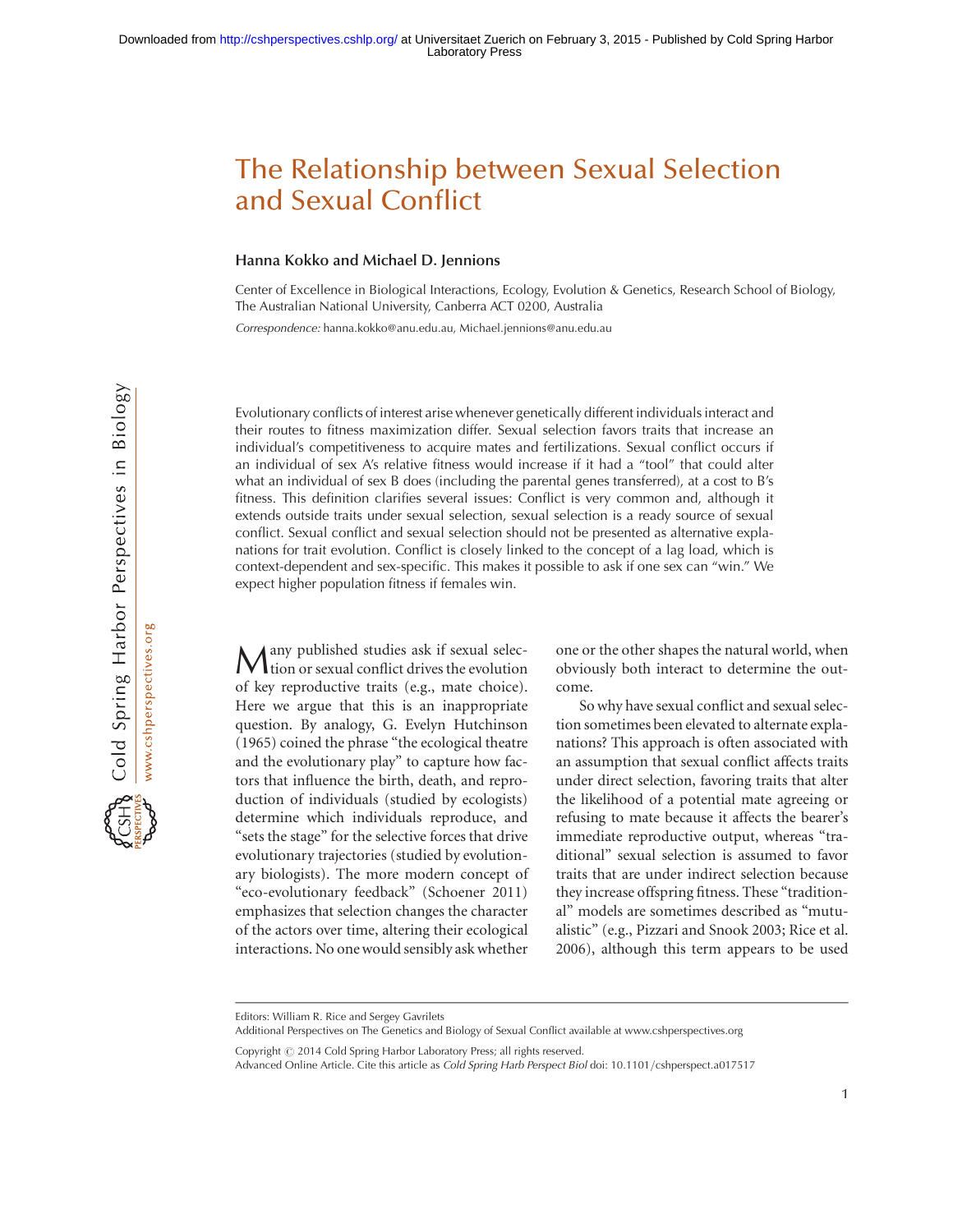only when contrasting them with sexual conflict models. The investigators of the original models never describe them as "mutualistic," which is hardly surprising given that some males are rejected by females.

In this review, we first define sexual conflict and sexual selection. We then describe how the notion of a "lag load" can reveal which sex currently has greater "power" in a sexual conflict over a specific resource. Next, we discuss why sexual conflict and sexual selection are sometimes implicitly (or explicitly) presented as alternative explanations for sexual traits (usually female mate choice/resistance). To illustrate the problems with the assumptions made to take this stance, we present a "toy model" of snake mating behavior based on a study by Shine et al. (2005). We show that empirical predictions about the mating behavior that will be observed if females seek to minimize direct cost of mating or to obtain indirect genetic benefits were overly simplistic. This allows us to make thewider point that whom a female is willing to mate with and how often she mates are often related questions. Finally, we discuss the effect of sexual conflict on population fitness.

## DEFINING SEXUAL SELECTION AND SEXUAL CONFLICT

With the exception of artificial experimental breeding designs (see below), sexual conflict is likely to be present whenever there is sexual reproduction. This is true regardless of whether there is anisogamy with males and females or isogamy with two or more mating types (Matsuda and Abrams 1999). We therefore argue that little is gained by asking how sexual selection will differ in the presence and in the absence of sexual conflict. It makes more sense to ask what kinds of traits are favored in each sex, and why, given the inevitable existence of sexual conflict over at least some aspects of reproduction. Our argument relies on the fact that once sexual conflict and sexual selection are appropriately defined, it is near impossible to envisage a biologically plausible situation in which sexual selection exists without sexual conflict, or vice versa.

There are many definitions of sexual selection, extending Darwin's original proposal that sexual selection "depends on the advantage that certain individuals have over other individuals of the same sex and species, in exclusive relation to reproduction" (Darwin 1871, p. 256). One widely accepted definition is that "sexual selection is the differences in reproduction that arise from variation among individuals in traits that affect success in competition over mates and fertilizations" (Andersson 1994, p. 31). There can be practical difficulties in applying this definition to identify sexually selected traits. For example, is a male stickleback that builds a nest selected to do so because it improves offspring survival (natural selection) or because he needs a nest to attract mates? Such "gray zones" aside, sexual selection is a straightforward notion.

Sexual conflict has been defined in many subtly different ways, but these definitions all rely on the fact that evolutionary conflicts of interest can arise whenever two genetically different individuals ("actors") interact (Dawkins 1976; Dawkins and Krebs 1979; Parker 1979). Sexual conflict is comparable to parent-offspring conflict (Parker 2006). In both cases there are shared interests between the two actors ( parents "want" theiroffspring to succeed;males and females "want" to breed), but this does not preclude disagreements over how this common goal is achieved.

Sexual conflict can occur over every facet of breeding. It starts with who will mate search (Hammerstein and Parker 1987), proceeds to whether to reject or accept a potential mate (Parker 1979), and then encompasses how mating and gamete transfer occur. After mating, there might be conflict over whether or not additional matings with other individuals are favored (Baer et al. 2001; Fromhage 2012). Finally, there is conflict over how many offspring are produced, when they are produced, and how much each parent invests into these offspring (e.g., disputes over parental care [Lessells 2006]). Sexual conflict extends beyond traits under sexual selection in one sex and responses by the other sex to their effects on its fitness. It is a much broader concept.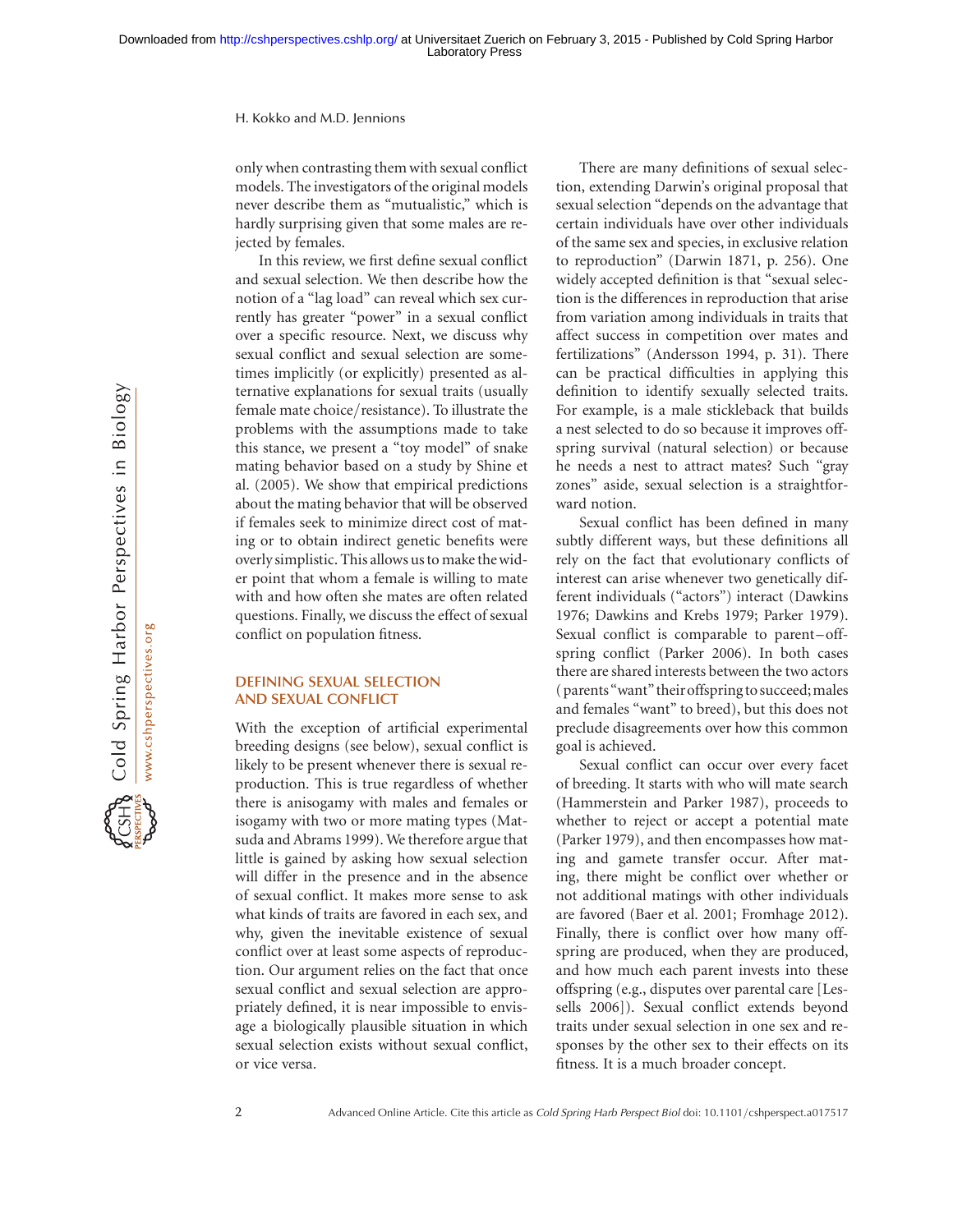Despite consensus that sexual conflict arises because of genetic differences between potential mates, its definitions are a confusing mixture of statements about costs imposed on a single individual during a mating encounter, differences in mean fitness between the sexes (or temporal changes in mean fitness), or lowered population fitness. To avoid some easy pitfalls, and to make conceptual points, we propose an unorthodox definition that is, hopefully, thoughtprovoking.

There is sexual conflict if a hypothetical costfree "tool" allowed some individuals of sex A to alter what individuals of sex B do at a cost to B, such that sex A individuals with the "tool" are then selectively favored over those without it.

The noun "tool" and the verb "to do" should be interpreted broadly. Most obviously, individuals of sex B could change their behavior or morphology when interacting with A individuals who have the tool. For example, instead of B incessantly attempting to mate with A, it now leaves A in peace; or B no longer includes chemicals in its ejaculate that reduce A's lifespan. Our definition is therefore readily applied to interlocus sexual conflict. It can also be applied to intralocus sexual conflict (i.e., genes that elevate fitness in an individual of sex B but reduce it in one of sex A [van Doorn 2009; also see work by Haig et al. 2014]). Here, the tool would be one that allowed an individual of sex A to alter its genes (or their expression) so that individuals with the tool are selectively favored over those without it, but these genetic modifications then impose a cost when expressed in an individual of sex B.

We are not assuming that the tool exists. Sexual conflict only requires that the current situation is suboptimal relative to a hypothetical alternative. It is the potential for selection should such a tool arise. It should also be noted that we could imagine scenarios in which several potential tools could improve fitness. It is then sufficient that one of them satisfies the definition for there to be conflict. For example, sexspecific gene expression might be a tool that benefits both sexes. This does not satisfy the part of the definition in which we require that tool use is costly to the other sex. Do we then

erroneously conclude that sexual conflict is absent when sex-specific expression has not yet evolved but would be selected for if it arose? No, because the potential for sex-specific expression to resolve a conflict does not prevent another tool from existing (e.g., alleles that simply lead to the optimal female phenotype at the expense of male fitness). Our definition as a whole resembles that of Hosken et al. (2009) who asked what would happen if one sex had complete control of trait expression in the other sex.

We have specified that possession of the hypothetical tool is cost-free because the presence of costs might be the very factor preventing an individual from reducing sexual conflict (from its perspective). This, of course, would not mean that sexual conflict had vanished. For example, resisting mating attempts might be so costly for a female turtle that her best option is to acquiesce (convenience polyandry [Lee and Hays 2004]). If she could do something to prevent males from mating, however, and this was cost-free, then the actual behaviors of males that is, how often they actually mated with her would change. If additional matings were costly for females, then females with the cost-free tool would be favored by selection. This thought experiment reveals that an underlying sexual conflict exists despite females showing no overt resistance to male mating attempts.

In reality, evolutionary innovations can equip individuals with "tools" that, although rarely cost-free, are still selected for in situations with sexual conflict. It is reasonable to assume that the resultant changes will reduce the relative fitness of the affected sex B individuals. If these changes were beneficial for both A and B, they are likely to have already arisen. Sexual conflict therefore generates sexually antagonistic selection (Lessells 2006; van Doorn 2009).

Our definition emphasizes changes in relative fitness within a single sex in a single generation. This avoids the complications that ensure when trying to interpret statements such as "evolutionary changes in male behavior impose costs on females" or "on absolute fitness," given that female fitness might remain unchanged when measured in a population at demographic equilibrium (see Frank and Slatkin 1992; Frank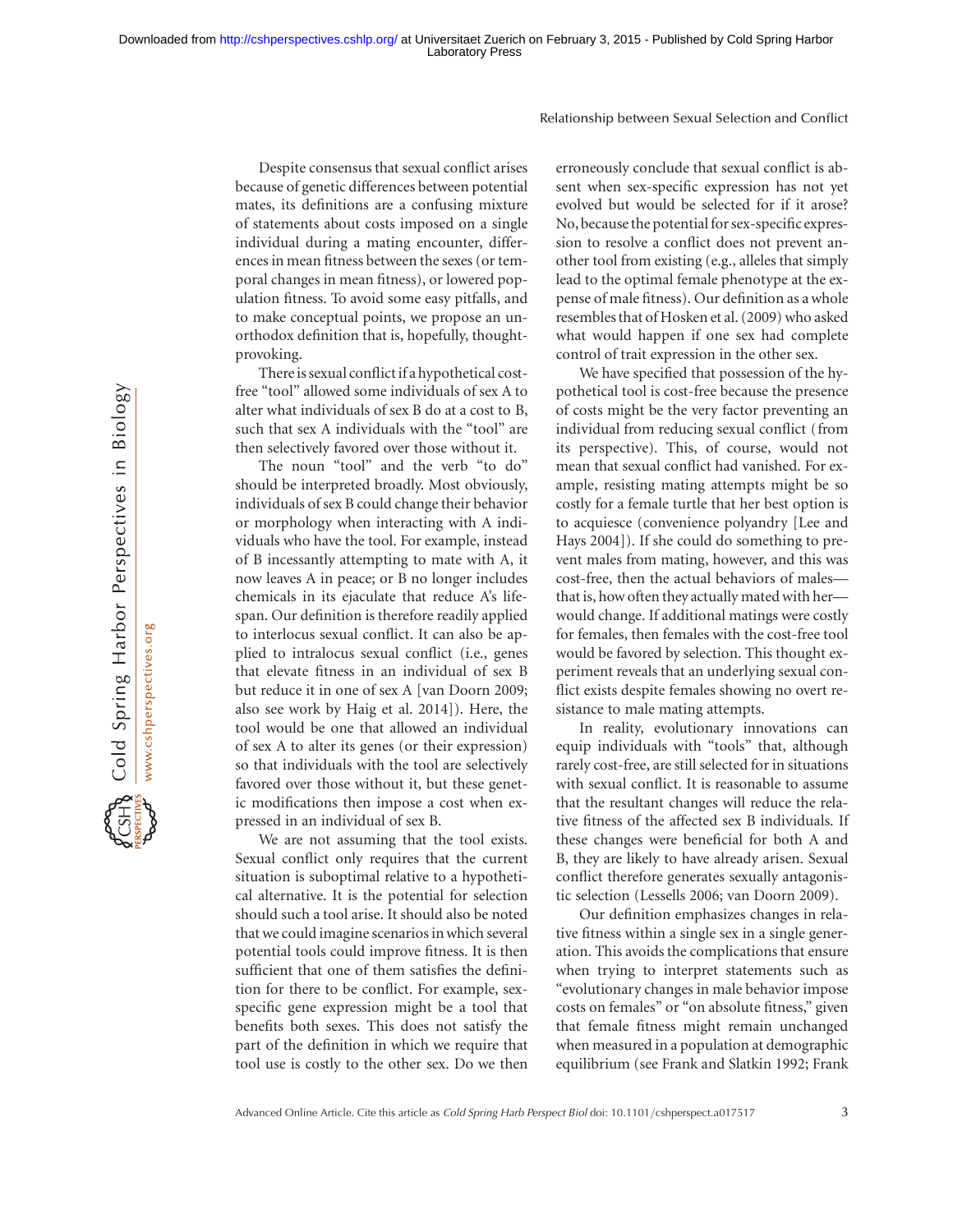2012). For example, if female lifetime fecundity declines from one generation to the next because of male-imposed costs, density-dependent juvenile survival might compensate so that each female still recruits on average one daughter to form the next generation (the life history stage of compensatory density-dependent mechanisms need not be the juvenile stage, but if no equivalent mechanisms were in place, populations would generally not persist). Also, we avoid making statements that inappropriately contrast the effect of sexual conflict on the mean fitness of each sex (e.g., Pizzari and Snook 2003; see Arnqvist 2004). In diploid species each offspring has a mother and father so the total number of offspring sired by males cannot differ from the number produced by females ("Fisher condition" [Houston and McNamara 2005]).

## LAG LOADS AND WHAT WE CAN LEARN FROM THEM

Our definition captures the idea that sexual conflict involves each sex imposing a "lag load" on the other sex (Rice et al. 2006). The concept of a lag load was used by Maynard Smith (1976) to describe cases in which the average trait value in a population is below its optimum because the selective environment deviates from an earlier state. For sexual conflict, this can be envisaged as the fitness improvement that a sex A individual could achieve over samesex competitors if it made sex B individuals act to maximize A's reproductive value. This is the deviation of the current environment from an earlier, hypothetical best-case scenario for A.

Sexual conflict is a broad concept, so our definition is intentionally imprecise about the exact nature of the lag load. For example, if A is male and B is female, is "she will mate with you" the scenario for which lag load is measured, or is it "she will mate with you and then never mate again with anyone else"? Lag loads are contextdependent, and realizing this highlights why sexual conflict is so ubiquitous. For example, consider a peahen that is freely able to choose the best peacock with whom to mate. There is still a lag load for her regarding parenting. A mutant female with the power to turn peacocks

into ostrich-like males who care for her chicks could benefit by more rapidly producing an additional egg clutch.

Even if we momentarily ignore conflicts over parental care, sexual conflict is still present in even the most "traditional" sexual selection scenario of displaying males and choosy females. Why? A male who is never rejected by females will have greater fitness. This does not happen because choosy females reject many males. Sexual conflict is therefore ongoing. It is even more instructive to recognize the difference between a signaling system that makes it easiest for females to rank males and one that evolves because males try to outcompete each other (van Doorn and Weissing 2006). The fact that no matings occur in the "conflict zone" (sensu Parker 1979, 2006), in which only one of the two individuals benefits from a mating, does not make the system fully mutualistic. Male-male competition introduces inefficiencies into mate assessment that are detrimental to females.

## Who Has Power?

This leads us to another topic: power, and whether it is possible for one sex to be on the winning side of sexual conflict. If we focus on conflicts over whether mating occurs after encountering a potential mate, it is useful to ask whether one sex currently "controls" or has "power" in this zone of conflict. Consider an examplewith major fitness consequences: There is a zone of conflict over the values of inbreeding depression that can make sibling mating beneficial for each sex. For a male who suffers no opportunity cost to mating, it is adaptive to mate with his sister up to an inbreeding depression  $\delta$  value as high as 2/3. For a female, who cannot have the same egg fertilized by another (unrelated) male if her brother fertilizes it, the threshold is lower at  $\delta = 1/3$  (Parker 1979, 2006).

The lag load for females is clearly lower if they have the power to decide whether mating with a sibling occurs (in which case there is no female lag load) than if males can overcome their sisters' resistance to mating when  $1/3 <$  $\delta$  < 2/3. In this sense, statements that it is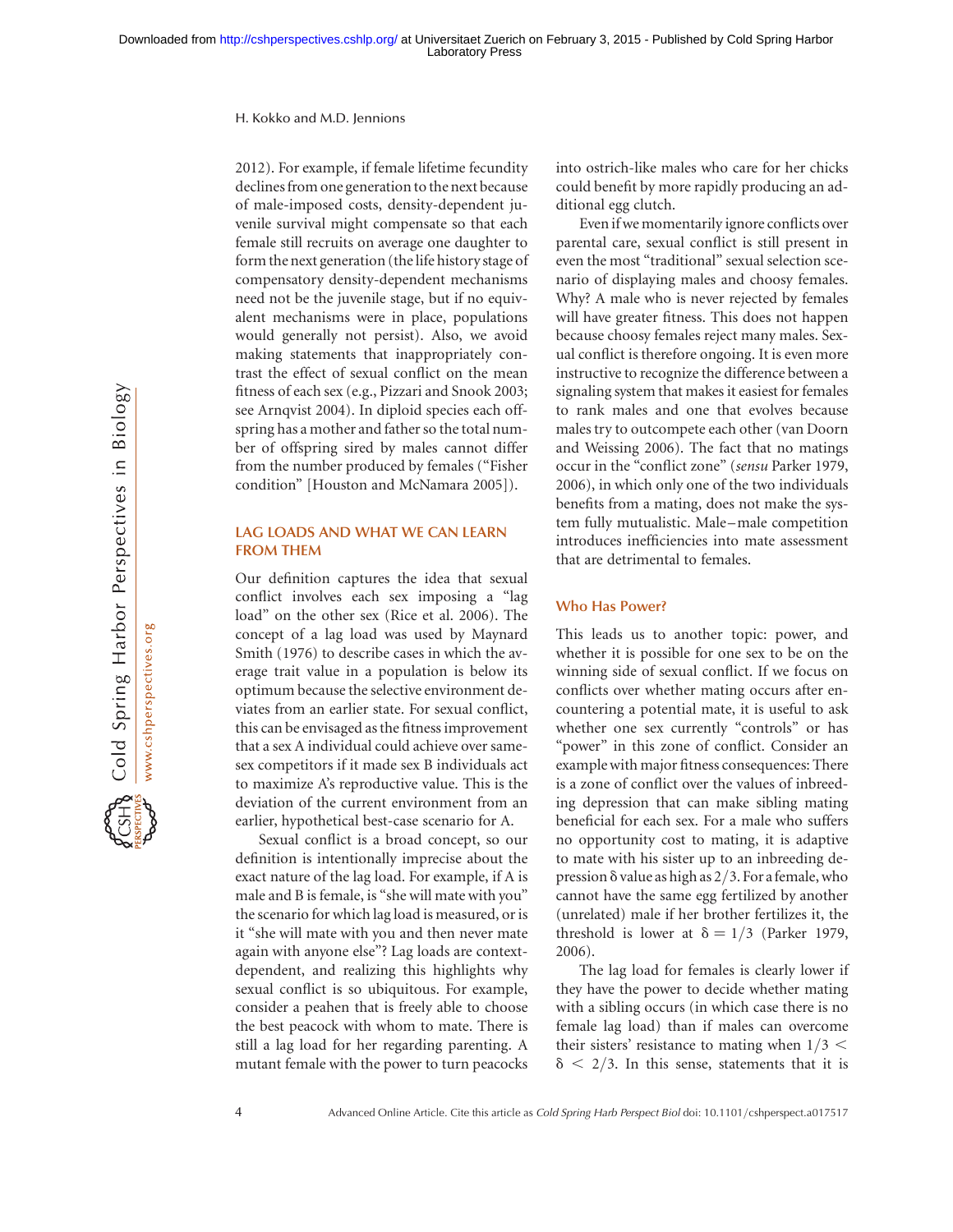Cold Spring Harbor Perspectives in Biology www.cshperspectives.org meaningless to ask which sex "wins" during a specific sexual conflict are overly strong (e.g., Arnqvist 2004). Sex A "has its own way" more than sex B if there are no conceivable ways in which B could behave better for the fitness of an individual of sex A in the context of the specified conflict. In this sense, A is the winner. This makes it valid to ask, although not necessarily easy to answer, questions such as whether certain adaptive traits, such as flight, have shifted sexual power toward females in birds when compared to the situation in less mobile mammals in which females cannot escape harassment as readily (Pradhan and van Schaik 2009). This might have consequences for the relative prevalence of ornaments versus armaments, if these trait types have different effects on female fitness.

The comparisons necessary to make statements about lag loads force us to deal with hypothetical scenarios. Pragmatically speaking, sensible questions about lag load are constrained by what occurs naturally or can be experimentally mimicked. The latter can involve clever experiments. For example, Rice et al. (2006) investigated male lag load when already mated females resist male courting effort. Males provided with a limitless supply of virgin females had a sevenfold potential reproductive output compared with a more natural setting that takes into account nonvirgin females' reluctance to remate (Rice et al. 2006). This difference can be interpreted as a measure of the male lag load—namely, the increase in reproductive success if he could find a cost-free way to ensure that every mated female encountered would mate with him (leaving aside issues about the share of paternity).

## Removing Sexual Conflict Also Removes Sexual Selection

In nature, it is very rare to find monogamous pairs that form randomly, mate for life, and never remate if widowed (Hosken et al. 2009). Nevertheless, this hypothetical scenario provides a useful benchmark because it favors traits that remove sexual conflict and is experimentally tractable (see the review by Edward et al.

2010). The evolutionary interests of every interacting male and female (i.e., each pair) become identical, and selection acts to maximize their joint lifetime reproductive output. One can then quantify by how much lifetime reproductive success increases when wild-type individuals encounter opposite sex individuals from the experimental rather than their own population. The greater the increase in reproductive output, the larger the lag load due to sexual conflict.

Monogamous experimental populations, with random assignment of mates, are equally well described as ones in which sexual selection has been removed. The equivalency between sexual selection and conflict in this setting is unsurprising. Whenever sexual selection occurs, we can always conceive of ways in which, for example, a female would benefit if her mate invested less into trying to acquire other females or gain paternity assurance and more into her own survival or fecundity. To remove sexual conflict, it is therefore necessary to remove sexual selection.

Eliminating sexual selection, in contrast, does not always remove sexual conflict, because the conflict extends beyond mating and gaining access to opposite sex gametes to, for example, parental investment decisions. Nonetheless, sexual selection is clearly the most important source of sexual conflict. To see that it is more ubiquitous than, for example, conflicts over care, one only has to recall that neither sex offers parental care in most animal species (and offspring therefore do not "expect" to receive it).

The pervasiveness of sexual selection and the associated sexual conflict (and its context specificity) is well illustrated by considering a seemingly highly cooperative scenario in which the sexes always agree to mate when they meet: finding mates in a low-density population in which both sexes' reproductive rates are limited by mate encounters. There is no conflict over mating per se. Strong sexual selection on matelocation ability, likewise, seems mutually beneficial because individuals of neither sex can be certain that they will encounter mates at a sufficiently high rate. The Bateman gradient, a measure of whether selection favors an increase in the mating rate, is positive for both sexes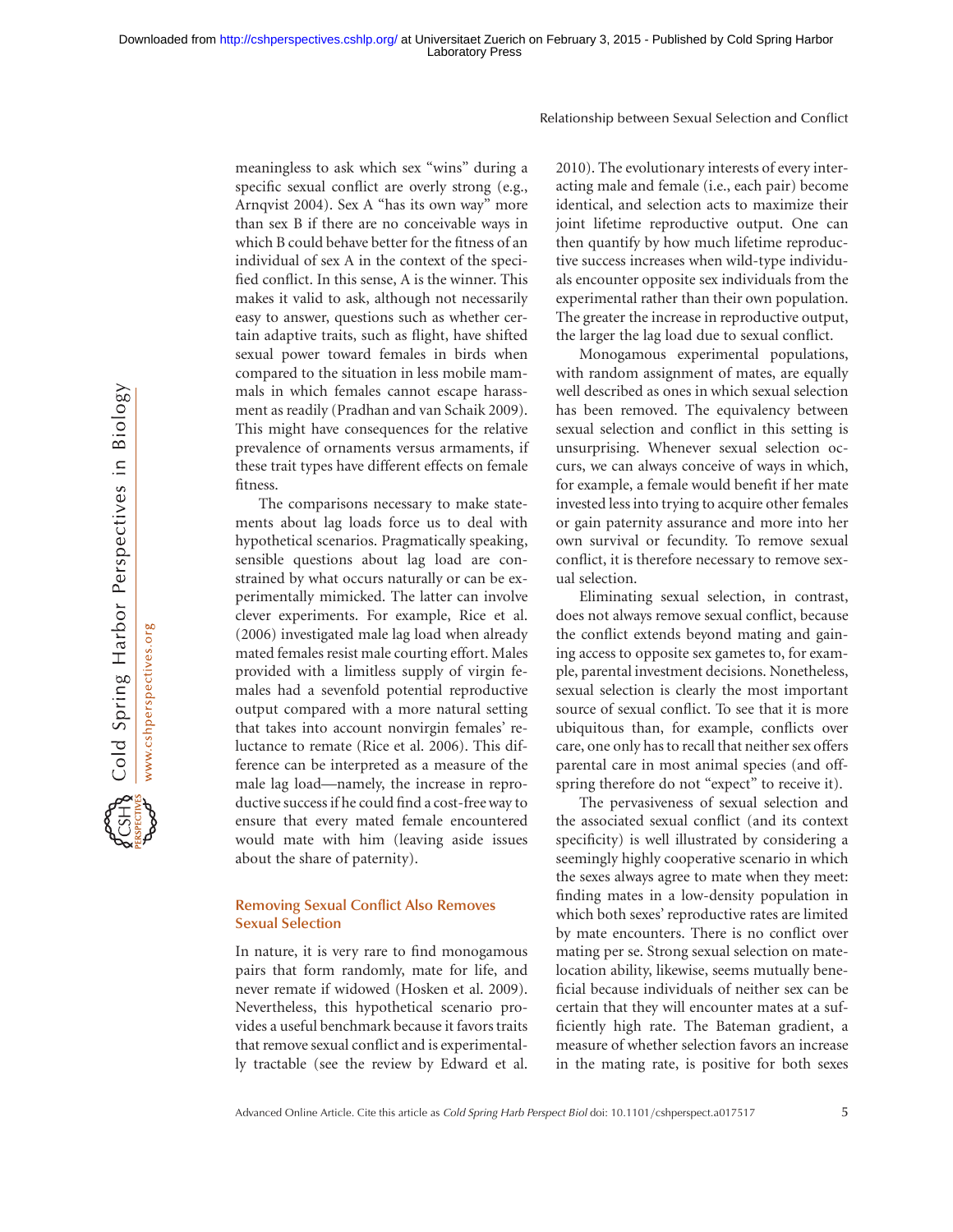when it is mainly measured between zero or one mate (Kokko et al. 2012).

Even so, sexual conflict persists. The problem is precisely analogous to parental care, in which individuals of sex A benefit if sex B cares more. This allows sex A to reduce care and invest in other, more self-serving, fitness components. If increased mate searching is energetically costly or dangerous, or if signals that reveal an individual's location are costly, then a female would benefit if males "worked harder" to find her and vice versa. Clearly, one of these activities must happen, or individuals will not find each other. Models indeed show that if one sex searches more efficiently, the other sex then adaptively reduces its own search effort (Hammerstein and Parker 1987; Kokko and Wong 2007).

## ONCE WE REALIZE THERE IS ALWAYS SEXUAL CONFLICT, WHAT HAPPENS TO GENETIC BENEFITS?

There are three main types of traits favored by sexual selection because they increase access to mates. Traits can (a) make it easier to locate mates (e.g., locomotor efficiency, olfactory powers); (b) confer an advantage during direct physical contests between rivals (i.e., weapons); and (c) increase attractiveness to the opposite sex (e.g., ornaments). These categories appear to differ in the extent to which we need to consider the coevolution of the two sexes. Specifically, traits that increase attractiveness are associated with mate choice and mating preferences in the opposite sex. This can generate genetic correlations between ornaments, preferences, and other components of fitness (i.e., viability) (Kokko et al. 2006). Much of the debate about the relationship between sexual conflict and sexual selection over the last decade has been about mate choice. For brevity, we follow convention and describe cases in which females choose males.

Given sexual conflict, it is easy to see that females might increase their relative fitness by being choosier (i.e., choosiness is a "tool"). For example, females could prefer males that offer more nutritious nuptial gifts (Lewis and South

2012) or are less likely to inflict damage while mating (if this can be assessed before copulating). It is uncontroversial that sexual conflict can promote the evolution of mating preferences that involve a female actively sampling males and choosing those that confer greater direct benefits or, phrased differently, impose smaller costs. Both yield a direct benefit because choice elevates afemale's lifetime fecundity. Here, we can explain the evolution of female behavior without considering genetic (indirect) benefits. Adaptive mate choice need not elevate offspring fitness because of the genes they inherit.

Slightly differently, it has been argued that female choice (which includes behavioral resistance to mating because this affects which types of males become mates) is favored not because it increases the likelihood that certain types of males mate, but rather because it lowers a female's mating rate (i.e., choosiness reduces the number of potential mates; Gavrilets et al. 2001). The evolution of choice is then seen to be the result of selection due to sexual conflict over mating. Conflict occurs because males usually gain fitness from each successive mating (males almost always have a positive Bateman gradient), whereas females that mate multiply show little gain, and usually a decline, in fitness after a certain number of matings (e.g., Arnqvist et al. 2004). This decline can reflect time and predation costs or is itself the product of sexual conflict that favors males with traits that increase their share of paternity and/or the female's rate of offspring production but, in so doing, damage females (Morrow et al. 2003). Again, it is argued that choosiness is selected for because of direct benefits that arise because of sexual conflict, not genetic benefits (Gavrilets et al. 2001).

There is much debate as to whether sexual conflict over mating rates or benefits of mating with specific males best explain the evolution of female mating behavior (for empirical examples, see Friberg and Arnqvist 2003; Forstmeier 2004; Shine et al. 2005). We believe this dichotomy is an unhelpful way to frame the question. The real issue is more nuanced, and it was extensively discussed before the explosion of interest in sexual conflict in the early 2000s (e.g., Kirkpatrick and Barton 1997). How much do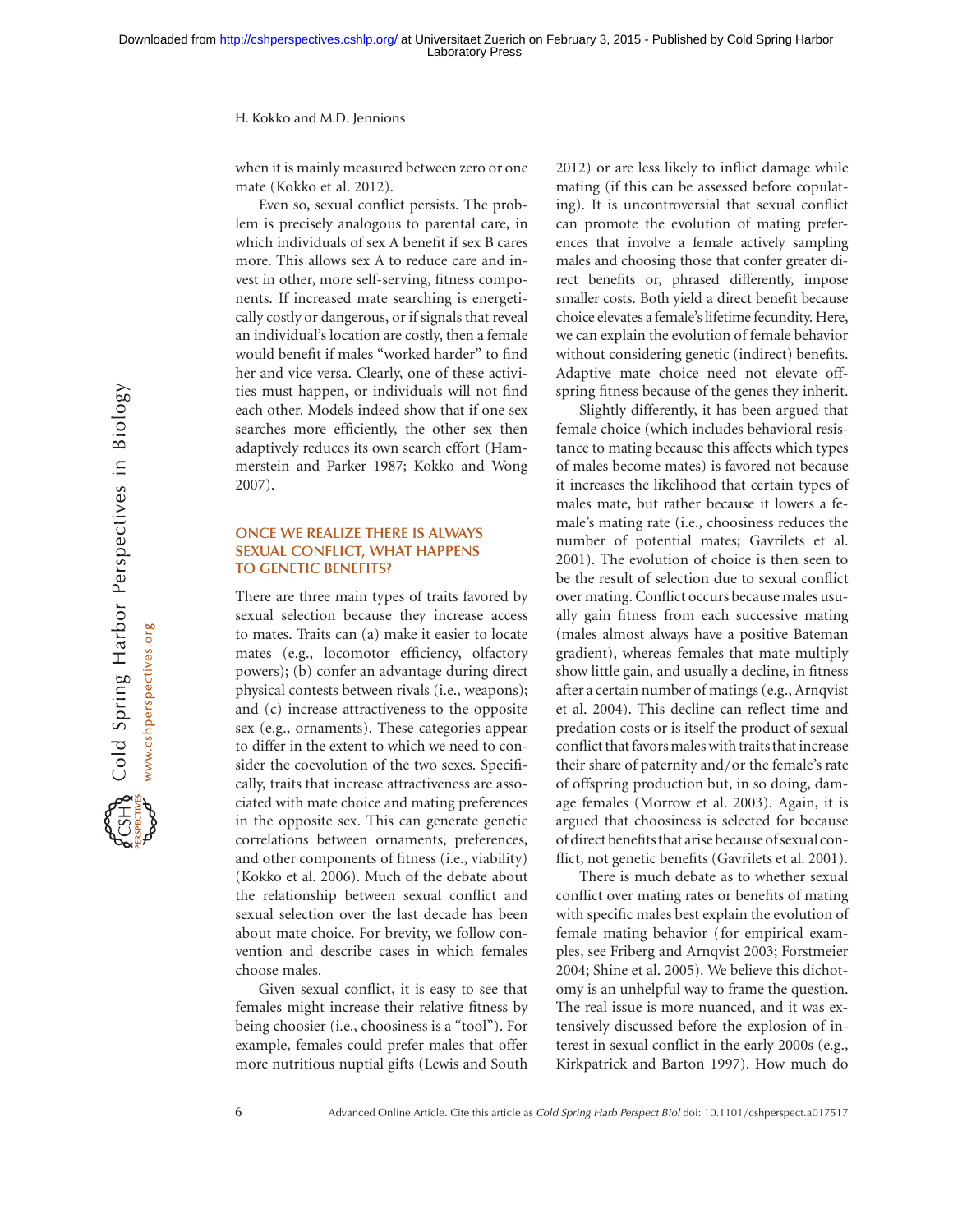genetic and direct benefits respectively contribute to selection that maintains costly mating preferences?

It is crucial to recognize that preference or resistance traits (for their different connotations, see Gavrilets et al. 2001) that affect the likely identity of the average mate will usually also change the number of mates per breeding cycle. For example, if a female has a strong preference for unusually large males, the rarity of such males in the population will automatically reduce her mating rate if she follows a rule of only mating with those males that exceed a size threshold (Kokko and Mappes 2013). Mate number and identity can be decoupled if females show strict monandry, but this is extremely rare (Jennions and Petrie 2000). Completely indiscriminate mating can also, in principle, eliminate this relationship, but in reality it often leads to indirect mate choice sensu Wiley and Poston (1996). If, for example, females arriving on a lek mated with all the males present (an unlikely scenario) or, alternatively, with just one randomly chosen male, their behavior would cause strong selection for males with stamina. Indeed, lek attendance is a strong correlate of male mating success (Hill 1991; Focardi and Tinelli 1996; Rintamäki et al. 2001; Friedl and Klump 2005). Mating truly randomly can be surprisingly difficult.

It is understandable why the correlation between mate identity and mating rate is easily forgotten: The history of the field encourages us to ignore it. The literature is largely split into "sexual conflict models" that emphasize selection for an optimal mating rate (e.g., Gavrilets et al. 2001; Rowe et al. 2005; Hoyle and Gilburn 2010; Kazancioglu and Alonzo 2012) and "mate choice models" that emphasize the identity of mates and the associated gains (direct or genetic), but do not explicitly address the number of mates or matings (for reviews, see Kokko et al. 2006; Kuijper et al. 2012). Consequently, tests of "sexual conflict models" as the driver of female mating behavior tend to consider the perceived alternative (i.e., the behavior predicted by mate choice models) in overly simplistic terms. Reality is more complex. For example, Rice et al. (2006) describe a fascinating set of experiments in Drosophila that removed the possibility of "trading up" on an earlier mating by preventing females from remating. Females mating less often is then equated with the absence of genetic benefits. In many cases, however, mating less often is indicative of stronger, not weaker, choosiness (Kokko and Mappes 2013; see also the debate on resistance as choice in Cordero and Eberhard [2003] and Rowe et al. [2005]). In general, it is challenging to predict what type of female behavior indicates increased choosiness. To highlight the complexity of the issue, we draw inspiration from a representative study on garter snakes (Thamnophis sirtalis) by Shine et al. (2005).

## How to Be Choosy in a World of Coercive Mating

Garter snakes overwinter in communal dens. In summer, females rapidly disperse from the den, where male density is very high, to outlying areas with fewer males. Dispersal is a form of evasive, resistance-like behavior that reduces encounters with males that attempt to forcibly mate. Shine et al. (2005) asked whether female evasion acts to minimize cost imposed by male sexual harassment (labeled "sexual conflict") or is a form of indirect mate choice that generates a selective filter favoring certain males (labeled "traditional or mutualistic sexual selection," and even described as "cooperative" by the investigators). They explicitly equate choosiness with less effort spent evading males: "The hypothesis of indirect mate choice generates specific predictions... females will tolerate prolonged courtship rather than attempt to evade their suitors (because prolonged courtship would allow the female to assess male phenotype and thus select an appropriate mate)." We present a toy mathematical model inspired by mating in garter snakes to show that predicting female behavior from the mate choice hypothesis is more difficult than it first appears.

To investigate a hypothesis about indirect mate choice, we need to specify how female behavior affects the distribution of both mate number and identity. To allow for a conceptually simple possibility of indirect genetic bene-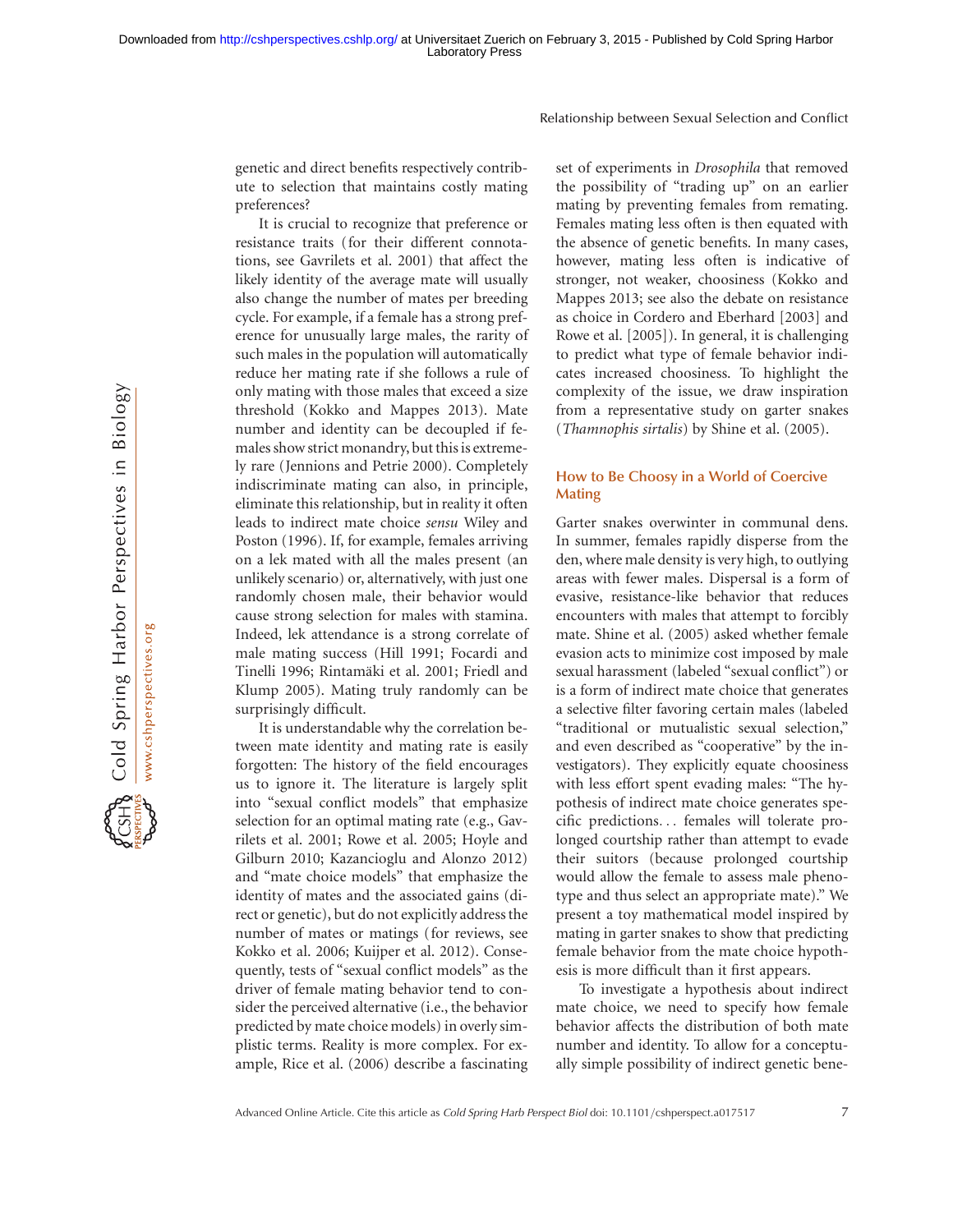fits, we assume two types of males: those that are either efficient or inefficient at harassing females into mating when other males also compete for females. Producing efficient harassers will elevate a sons' mating success, regardless of whether or not other females "prefer" to be harassed. This creates the potential for genetic benefits of nonrandom mating. Let the proportion of efficient harassers be  $q$  and that of inefficient harassers  $1 - q$ .

Females move away from the den area at speed s. To provide a minimal model, we ignore any cost to moving faster, although the model could be easily modified such that reaching a large s is only possible if the female possesses physiological adaptations that impose costs on other life history components. In the den area, the number of males that successfully harass a female into mating is a declining function of s: Faster females leave the area sooner. The function is weighted so that efficient harassers obtain more matings when females move at a given speed, and the performance difference between efficient and inefficient harassers is more pronounced for faster females. Our examples are derived assuming that the number of efficient harassers that achieve a mating with the female is  $q5e^{-s}$ , whereas the number of inefficient harassers doing so is  $(1 - q)4e^{-1.2s}$  (Fig. 1). These are the means of a Poisson distribution of mate numbers. So, for example, if all males are good harassers and a female moves very slowly (5  $\approx$ 0), she will, on average, mate five times before leaving the den area if all males are efficient harassers or four times if all males are inefficient.

We assume that female reproductive success (direct fitness) is maximized if she mates exactly once in the den area ( $w_1 = 1$ ) and is lower if she mates more often: generally  $w_n = e^{-k(n-1)}$ , in which  $n \geq 1$  is the number of matings and k is a parameter. A mathematical prediction also borne out by data (Shine et al. 2005) is that a fast female might not mate in the den area. Little is known about the fitness consequences of this, so we vary it using the factor  $w_0$  (here 0 refers to zero matings in the den). It is clearly possible for a female to mate outside the den; efficient harassers might still outperform inefficient ones here, but for simplicity we assume their performance is now equally efficient, so the probabilities that a female mates with each type of male is q and  $1 - q$ , respectively, when outside the den. If finding a male outside the den requires effort, or if matings there are relatively more costly, then  $w_0$  < 1. There are two questions:

- 1. To maximize direct benefits, how fast should a female move given the negative effect of the number of mates on fitness (this favors higher speeds) and a decline in fitness outside the den area (i.e.,  $w_0 < 1$ ; this favors lower speeds)?
- 2. What speed maximizes genetic benefits?

We assume  $w_0 < 1$  to be able to provide a thought-provoking answer to these questions, and we leave it to the reader to visualize why the same set of results would apply for  $w_0 > 1$ if we also introduce physiological costs that prevent a female from moving infinitely fast.

The answer to (1) is relatively straightforward (Fig. 2A,B). For (2), there are modeling



Figure 1. The assumptions of the toy model. The relationship between female speed, s, and the expected number of efficient harassers that mate with her (upper declining curve) and inefficient harassers (lower declining curve), each plotted for the scenario in which this male type predominates in the population. The increasing curve shows that the proportion of eggs fertilized by the former increases with s, here plotted assuming that both types are equally common  $(q = 0.5)$ .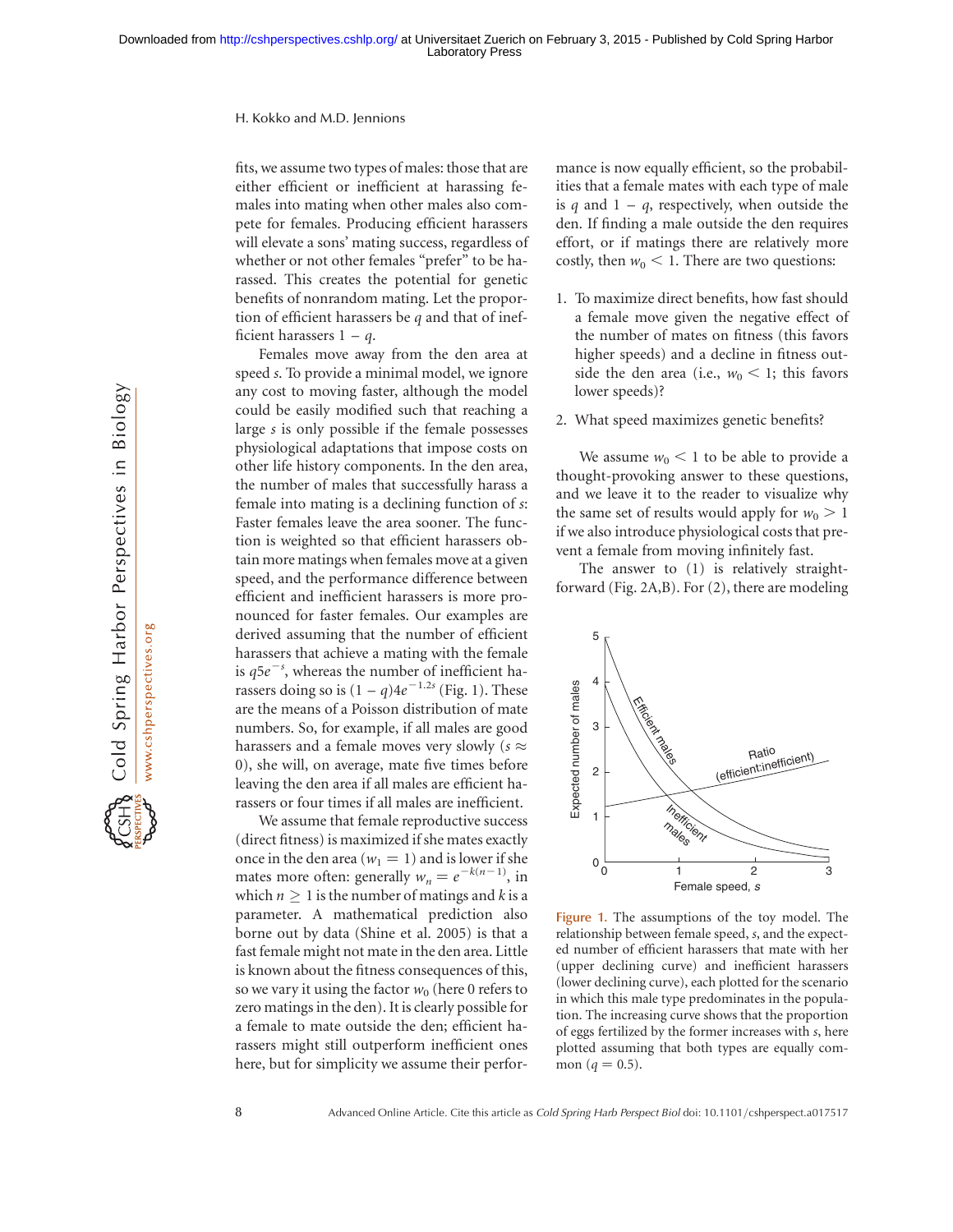Laboratory Press Downloaded from<http://cshperspectives.cshlp.org/>at Universitaet Zuerich on February 3, 2015 - Published by Cold Spring Harbor





Figure 2. Two scenarios (A,C)  $w_0 = 0.8$  and (B,D)  $w_0 = 0.9$ , where we plot (A,B) the consequent direct fitness, measured as

 $w_0 e^{-\lambda} + \sum_{n=1}^{\infty} e^{-k(n-1)} \frac{\lambda^n}{n!} e^{-\lambda},$ 

where

$$
\lambda = q 5e^{-s} + (1 - q)5e^{-1.2s};
$$

and  $(C,D)$  the proportion of males that mate with a female that are efficient harassers, computed as  $a/(a + b)$ , where

$$
a = q w_0 e^{-\lambda} + \sum_{n=1}^{\infty} e^{-k(n-1)} \frac{\lambda^n}{n!} e^{-\lambda} \frac{q 5 e^{-s}}{q 5 e^{-s} + (1-q) 5 e^{-1.2s}},
$$

and

$$
b = (1-q)w_0 e^{-\lambda} + \sum_{n=1}^{\infty} e^{-k(n-1)} \frac{\lambda^n}{n!} e^{-\lambda} \frac{(1-q) 5e^{-1.2s}}{q 5e^{-s} + (1-q) 5e^{-1.2s}}.
$$

Note that  $e^{-\lambda}$  is the probability that the female does not mate in the den and that the speed that maximizes direct benefits can be either lower  $(A, C)$  or higher  $(B, D)$  than the one that is best for finding an efficient male to sire the offspring. The difference is, however, slight. The consequences of this discrepancy are minor for selection acting on males (see text).

Advanced Online Article. Cite this article as Cold Spring Harb Perspect Biol doi: 10.1101/cshperspect.a017517 9

Cold Spring Harbor Perspectives in Biology www.cshperspectives.org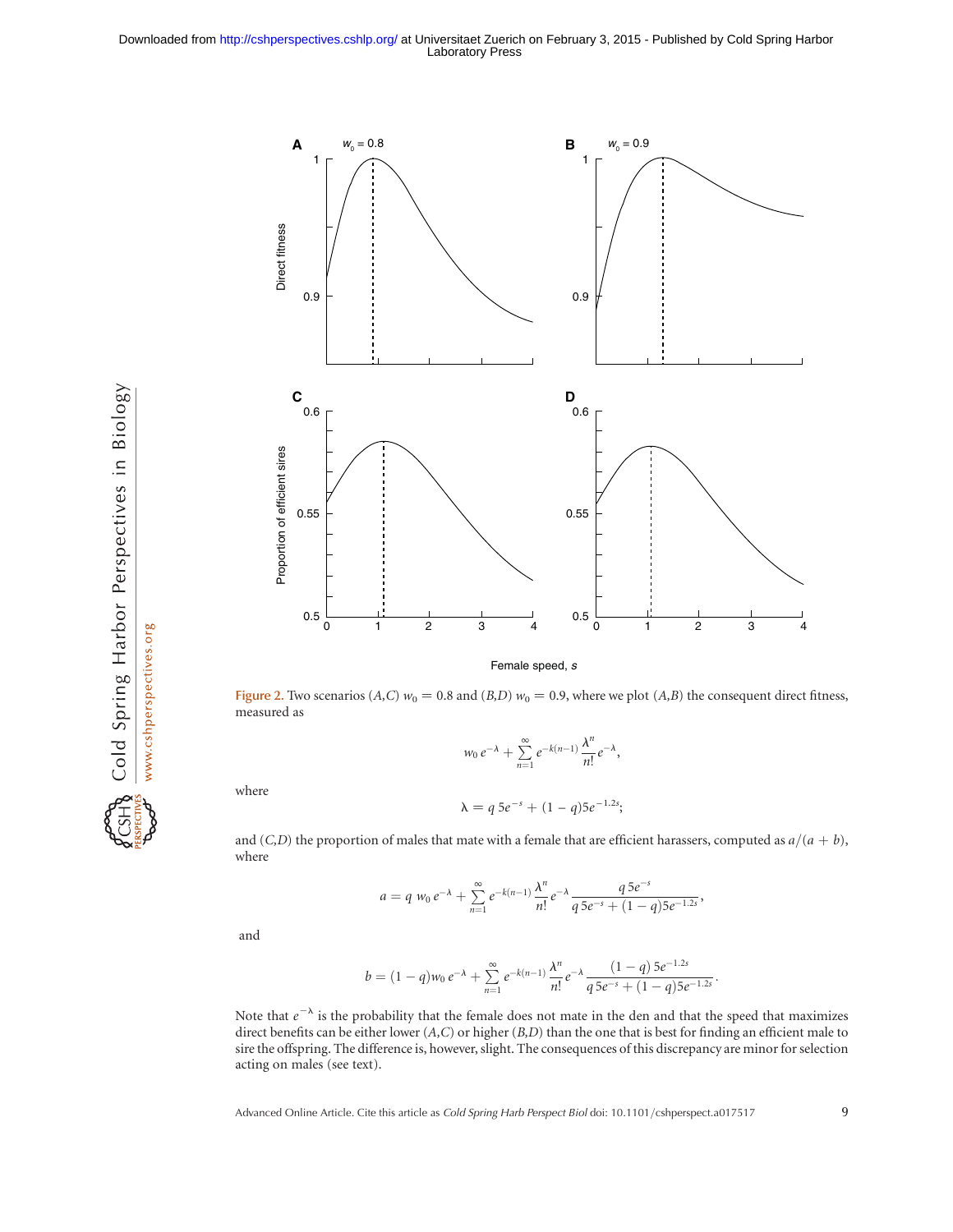techniques to analyze coevolution between resistance and male mating effort, and whether equilibria depends on genetic covariance between female and male traits (e.g., Kokko 2005). Here, to make a conceptual point, we simply assume that efficiency is heritable, so that indirect selection favors mating with efficient harassers to increase sons' mating success.

The fitness of sons is an increasing function of the proportion of mates who are efficient harassers. This proportion depends on female speed in a nonlinear way (Fig. 2C,D). Consider the extremes: Very slow females gain offspring sired by the two male types according to the ratio 5q:4(1 – q) (efficient:inefficient harassers). Very fast females escape the den without mating, and the ratio is  $q:1 - q$  when mating outside the den. Intermediate speeds are the best for screening purposes. At a relatively high speed, females mate in the den, but most can still escape the mating attempts of inefficient harassers.

These nonlinearities per se are less interesting than realizing that the female speed s that maximizes genetic benefits can be faster or slower than the speed that maximizes direct fitness (Fig. 2A vs. 2C, and 2B vs. 2D). Given how little is known about paternity and fitness outside the den (Shine et al. 2005), nor about other important parameters such as heritabilities and antagonistic (or not) genetic effects on sons' versus daughters' fitness, we do not want to make statements about whether these differences produce a significant shift in female speeds compared with a scenario involving maximizing direct fitness. The point we want to make here is far simpler: It is inappropriate to assume that choosier females will move more slowly (so that faster speeds are automatically indicative of maximization of direct fitness) simply because models of mate choice traditionally use a framework in which sampling more males increases the eventual mate's quality either explicitly (Janetos 1980; Real 1990; Johnstone 1997) or implicitly (i.e., stronger preferences are assumed to be costlier [e.g., Pomiankowski et al. 1991]). In reality, choosiness for genetic benefits can require that more time be spent with males (e.g., when actively sampling displaying males; Byers and Waits 2006) but, as our model shows, it can equally be associated with a reduction in the time spent with males relative to that which minimizes costs. The lesson for empiricists is that all models make assumptions about an organism's natural history. If the biology of a species differs from these assumptions, then generic concepts such as choosiness have to be interpreted carefully.

In the garter snake scenario above, we simply assumed that the genetic trait of interest is the same male trait that is imposing costs on females. In reality the situation can be far more complicated. For example, what if females seek genetic benefits that are uncorrelated with a male's ability to acquire mates? As an illustrative example, female Chinook salmon are more aggressive toward major histocompatibility complex (MHC)-similar males ( potentially indicating choice for MHC dissimilarity), but males appear to be able to overcome this preference (Garner et al. 2010). Intriguingly, this study provides evidence that females are better able to control the decision to mate when the sex ratio becomes more female-biased, as offspring MHC diversity was found to increase under such conditions.

## Are There True Differences between Models? We Can Think of an Important One

It is often a challenge to determine exactly what females will do if there has been selection for genetic benefits. In the model above there is a sexual asymmetry, however, because selection on male behavior is largely independent of whether these benefits modify female behavior. Being efficient at harassing is strongly selected for in all cases other than when females move at extremely high speed s (and this is only because we arbitrarily assumed that harassment efficiency has no effect outside the den).

Although we have primarily argued for the need to consider sexual selection in the light of sexual conflict, the above sexual asymmetry highlights a more relevant distinction from "traditional" female choice scenarios than the (in reality near identical) degree to which different models involve sexual conflict. In the gar-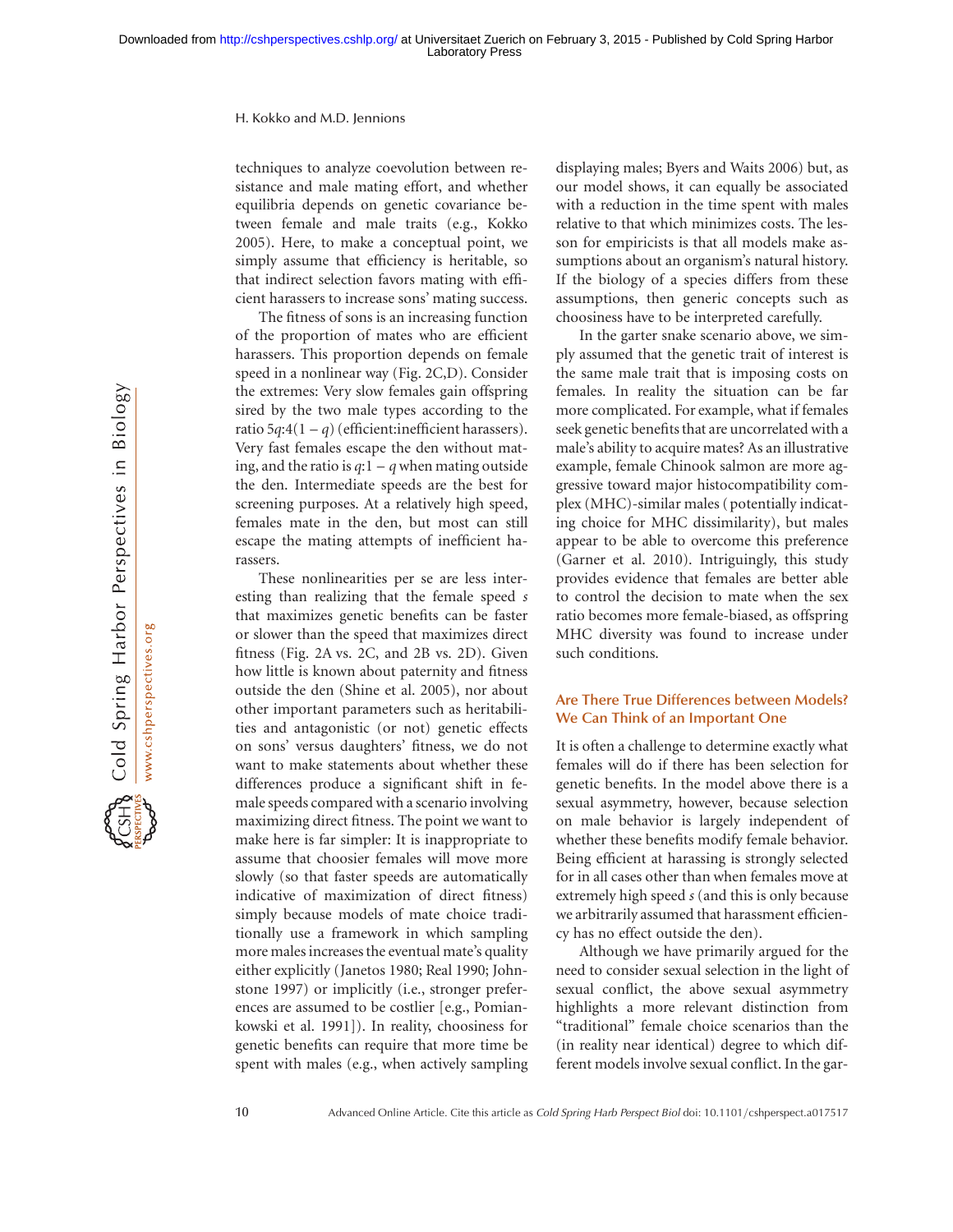ter snakes, selection on male behavior shifts only relatively slightly with changes in the magnitude of female escape effort (s). In contrast, in classic female preference models it is difficult to explain the evolution of male traits without considering the nuances of female behavior and the selective forces that act on them. In the former case, female cost-minimization ("resist most matings") permits strong selection on males, whereas in the traditional models, the matter is somewhat less clear. Although models often assume that mating is random if females lack preferences, in reality, scenarios in which females lack costly preferences might still generate nonrandom mating. Males can still be selected to succeed in scramble competition or bear other traits that increase their mate encounter rate ("passive attraction" models [Wiley and Poston 1996]).

## CONCLUDING REMARKS: WHAT HAPPENS TO POPULATIONS?

We have argued that there is a sense in which one sex can "win" a conflict. We can ask which sex carries a larger lag load (relative to a sensibly chosen hypothetical alternative state, such as "which sex has greater ability to decide on whether a mating occurs" or "which sex provides parental care"). Understanding such sexual asymmetries is important because females tend to drive demography. Simply put, a population consisting of a majority of males is expected to yield fewer offspring than a population consisting of mostly females (Rankin and Kokko 2007). If females have a high lag load (females "lose"), population fitness will tend to suffer more than when males have a high lag load.

An intriguing example is provided by the cichlid fish Lamprologus callipterus, in which breeding sites in empty snail shells are a limited resource (Maan and Taborsky 2008). Males can recognize that they have not spawned with a female and take over her shell so that she loses her current reproductive attempt. The expelled female is typically not yet ready to spawn again and must find another empty shell. Sexual conflict is clear (an individual of sex A would have higher fitness if it could somehow prevent its

site from being stolen by individuals of sex B). Males take over nests from females, but not the reverse, indicating a greater female than male lag load. The population-level consequence is that many nests fail. The population would conceivably be more productive if females "won" the conflict.

The most fundamental detrimental population-level consequence of sexual conflict is, of course, the twofold cost of sex. The evolution of anisogamy (Parker et al. 1972; Parker 2014) leads to the great majority of resources used for offspring production only being channeled through females (hence, the expected halving of population growth in sexual populations compared with equivalent asexual counterparts [Lehtonen et al. 2012]). If males always contributed all their energy to improving offspring number or survival and none to the zero-sum game of outcompeting other males, population growth would theoretically double. This statement is, however, accompanied by several caveats. If there is biparental care the cost is less than twofold as males are then also investing into offspring. Even here, however, sexual conflict persists: Two caring parents do not necessarily raise twice as many offspring as a single parent, especially as egg production is still a female-only task. For example, in a data set of 980 bird species, removal of male care led to a 20%, rather than 50%, reduction in female productivity (Sibly et al. 2012). Conversely, if sexual conflict not only results in males failing to provide care but additionally selects for traits that reduce the ability of females to produce offspring, then the costs of sex can be more than twofold (Lehtonen et al. 2012). Population collapse is even theoretically possible (Le Galliard et al. 2005; Rankin et al. 2011).

Short-term demography is, of course, not the final word on the topic of population fitness. We need to consider long-term processes. There are few, if any, species with truly random pair formation and lifelong monogamy to look at the evolutionary consequences of the permanent removal of sexual conflict. We should, however, remind ourselves that there is another way to reproduce that achieves the same end: Asexuality removes both sexual conflict and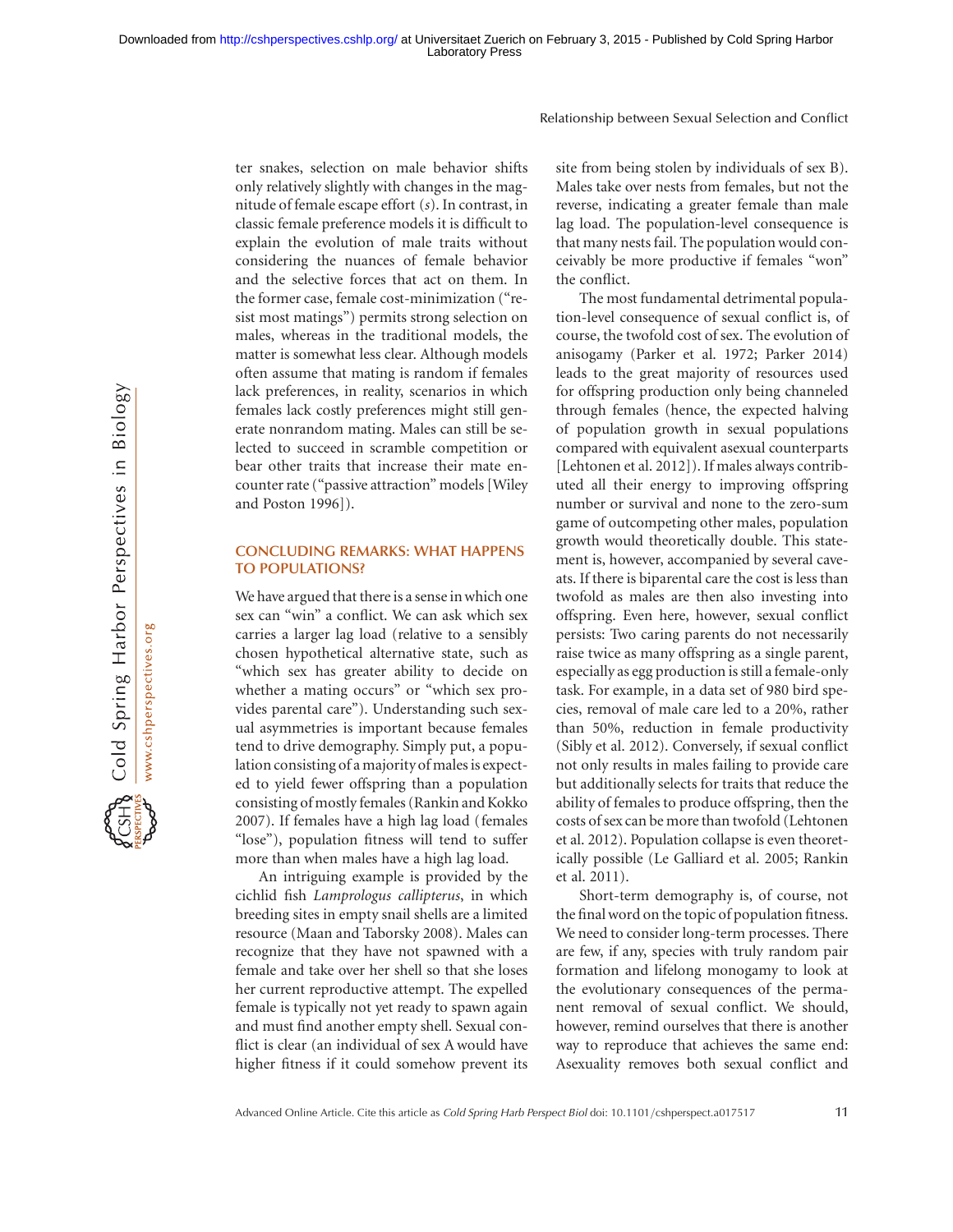sexual selection. It is difficult to reconcile the view that sex, with all the attendant conflict, is ultimately harmful for population fitness, with evidence that asexuality tends not to persist over evolutionary time (Neiman et al. 2005; but see Janko 2014). This could be interpreted as support for the view that sexual selection is ultimately "good" for populations (e.g., Sharp and Agrawal 2013). The difficulty, of course, is that comparisons in which "all else is equal" are a major challenge. Asexual species may retain maladaptive vestigial traits that relate to their previous sexual life cycles (Bengtsson 2009). In addition, asexuality removes not only conflict but also genetic recombination (Neher et al. 2010; Hartfield and Keightley 2012). The costs and benefits of sex and the costs of sexual conflict are measured on different timescales; how to reconcile them is a fascinating topic that deserves greater attention.

## ACKNOWLEDGMENTS

We thank Geoff Parker, Sergey Gavrilets, and an anonymous reviewer for very helpful comments, and the Australian Research Council and the Academy of Finland for funding.

#### **REFERENCES**

Cold Spring Harbor Perspectives in Biology

www.cshperspectives.org

Reference is also in this collection.

- Andersson M. 1994. Sexual selection. Princeton University Press, Princeton, NJ.
- Arnqvist G. 2004. Sexual conflict and sexual selection: Lost in the chase. Evolution 58: 1383–1388.
- Arnqvist G, Nilsson T, Katvala M. 2004. Mating rate and fitness in bean weevils. Behav Ecol 16: 123–127.
- Baer B, Morgan ED, Schmid-Hempel P. 2001. A nonspecific fatty acid within the bumblebee mating plug prevents females from remating. Proc Natl Acad Sci 98: 3926– 3928.
- Bengtsson BO. 2009. Asex and evolution: A very large-scale overview. In Lost sex: The evolutionary biology of parthenogenesis (ed. Schön I, Martens K, van Dijk P), pp. 1-19. Springer, Berlin.
- Byers JA, Waits L. 2006. Good genes sexual selection in nature. Proc Natl Acad Sci 103: 16343–16345.
- Cordero C, Eberhard WG. 2003. Female choice of sexually antagonistic male adaptations: A critical review of some current research. J Evol Biol 16: 1-6.
- Darwin C. 1871. The descent of man, and selection in relation to sex. Murray, London.

Dawkins R. 1976. The selfish gene. Oxford University Press, Oxford.

- Dawkins R, Krebs JR. 1979. Arms races between and within species. Proc R Soc B 205: 489-511.
- Edward DA, Fricke C, Chapman T. 2010. Adaptations to sexual selection and sexual conflict: Insights from experimental evolution and artificial selection. Proc R Soc B 365: 2541–2548.
- Focardi S, Tinelli A. 1996. A structural-equations model for the mating behaviour of bucks in a lek of fallow deer. Ethol Ecol Evol 8: 413-426.
- Forstmeier W. 2004. Female resistance to male seduction in zebra finches. Anim Behav 68: 1005–1015.
- Frank SA. 2012. Wright's adaptive landscape versus Fisher's fundamental theorem. In The adaptive landscape in evolutionary biology (ed. Svensson E, Calsbeek R), pp. 41–57. Oxford University Press, Oxford.
- Frank SA, Slatkin M. 1992. Fisher's fundamental theory of natural selection. Trends Ecol Evol 7: 92–95.
- Friberg U, Arnqvist G. 2003. Fitness effects of female mate choice: Preferred males are detrimental for Drosophila melanogaster females. J Evol Biol 16: 797–811.
- Friedl TWP, Klump GM. 2005. Sexual selection in the lekbreeding European treefrog: Body size, chorus attendance, random mating and good genes. Anim Behav 70: 1141–1154.
- Fromhage L. 2012. Mating unplugged: A model for the evolution of mating plug (dis-)placement. Evolution 66:  $31 - 39.$
- Garner SR, Bortoluzzi RN, Heath DD, Neff BD. 2010. Sexual conflict inhibits female mate choice for major histocompatibility complex dissimilarity in Chinook salmon. Proc R Soc B 277: 885–894.
- Gavrilets S, Arnquist G, Friberg U. 2001. The evolution of female mate choice by sexual conflict. Proc R Soc B 268: 531 –539.
- Haig D, Ubeda F, Patten MM. 2014. Specialists and generalists: The sexual ecology of the genome. Cold Spring Harb Perspect Biol doi: 10.1101/cshperspect.a017525.
- Hammerstein P, Parker GA. 1987. Sexual selection: Games between the sexes. In Sexual selection: Testing the alternatives (ed. Bradbury JW, Andersson MB), pp. 119–142. Wiley, Hoboken, NJ.
- Hartfield M, Keightley PD. 2012. Current hypotheses for the evolution of sex and recombination. Integr Zool 7: 192– 209.
- Hill WL. 1991. Correlates of male mating success in the ruff Philomachus pugnax, a lekking shorebird. Behav Ecol Sociobiol 29: 367–372.
- Hosken DJ, Stockley P, Tregenza T, Wedell N. 2009. Monogamy and the battles of the sexes. Ann Rev Entomol 54:  $361 - 378.$
- Houston AI, McNamara JM. 2005. John Maynard Smith and the importance of consistency in evolutionary game theory. Biol Philos 20: 933–950.
- Hoyle A, Gilburn AS. 2010. Sexually antagonistic co-evolution: A model and an empirical test. J Evol Biol 23: 166– 174.
- Hutchinson GE. 1965. The ecological theatre and the evolutionary play. Yale University Press, New Haven, CT.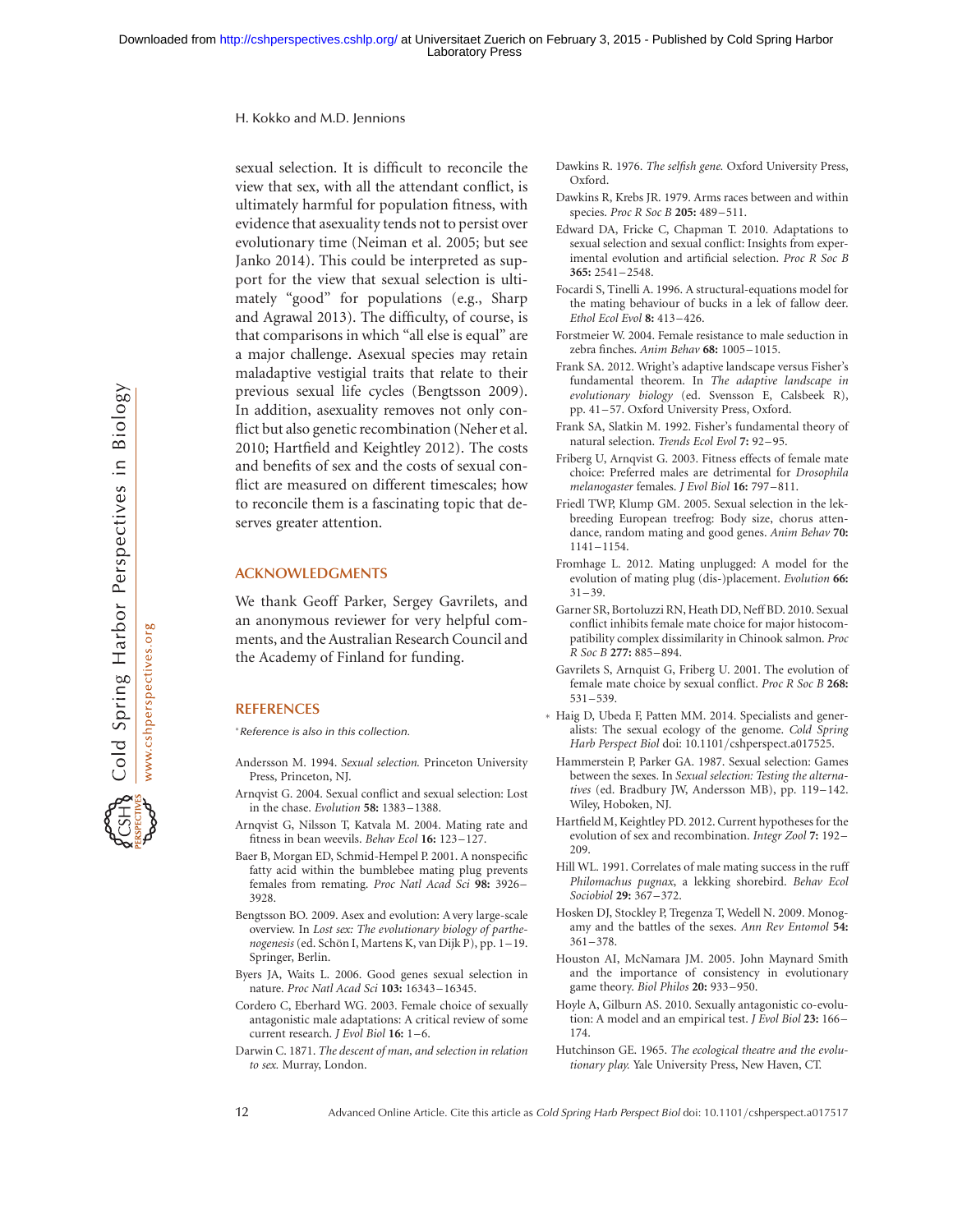- Janetos AC. 1980. Strategies of female choice: A theoretical analysis. Behav Ecol Sociobiol 7: 107-112.
- Janko K. 2014. Let us not be unfair to asexuals: Their ephemerality may be explained by neutral models without invoking any evolutionary constraints of asexuality. Evolution 68: 569–576.
- Jennions MD, Petrie M. 2000. Why do females mate multiply? A review of the genetic benefits. Biol Rev 75: 21–64.
- Johnstone RA. 1997. The tactics of mutual mate choice and competitive search. Behav Ecol Sociobiol 40: 51–59.
- Kazancioglu E, Alonzo SH. 2012. The evolution of optimal female mating rate changes the coevolutionary dynamics of female resistance and male persistence. Phil Trans R Soc B 367: 2339–2347.
- Kirkpatrick M, Barton NH. 1997. The strength of indirect selection on female mating preferences. Proc Natl Acad Sci 94: 1282–1286.
- Kokko H. 2005. Treat 'em mean, keep 'em (sometimes) keen: Evolution of female preferences for dominant and coercive males. Evol Ecol 19: 123–135.
- Kokko H, Mappes J. 2013. Multiple mating by females is a natural outcome of a null model of mate encounters. Entomol Exp Appl 146: 26–37.
- Kokko H, Wong BBM. 2007. What determines sex roles in mate searching? Evolution 61: 1162–1175.
- Kokko H, Jennions MD, Brooks R. 2006. Unifying and testing models of sexual selection. Annu Rev Ecol Evol Syst 37: 43–66.
- Kokko H, Klug H, Jennions MD. 2012. Unifying cornerstones of sexual selection: Operational sex ratio, Bateman gradient, and the scope for competitive investment. Ecol Lett 15: 1340–1351.
- Kuijper B, Pen I, Weissing FJ. 2012. A guide to sexual selection theory. Annu Rev Ecol Evol Syst 43: 287-311.
- Le Galliard J-F, Fitze PS, Ferrière R, Clobert J. 2005. Sex ratio bias, male aggression, and population collapse in lizards. Proc Natl Acad Sci 102: 18231–18236.
- Lee PLM, Hays GC. 2004. Polyandry in a marine turtle: Females make the best of a bad job. Proc Natl Acad Sci 101: 6530–6535.
- Lehtonen J, Jennions MD, Kokko H. 2012. The many costs of sex. Trends Ecol Evol 27: 172-178.
- Lessells CM. 2006. The evolutionary outcome of sexual conflict. Phil Trans R Soc B 361: 301-317.
- Lewis S, South A. 2012. The evolution of animal nuptial gifts. Adv Study Behav 44: 53-97.
- Maan ME, Taborsky M. 2008. Sexual conflict over breeding substrate causes female expulsion and offspring loss in a cichlid fish. Behav Ecol 19: 302–308.
- Matsuda H, Abrams PA. 1999. Why are equally sized gametes so rare? The instability of isogamy and the cost of anisogamy. Evol Ecol Res 1: 769–784.
- Maynard Smith J. 1976. What determines the rate of evolution? Am Nat 110: 331-338.
- Morrow EH, Arnqvist G, Pitnick S. 2003. Adaptation versus pleiotropy: Why do males harm their mates? Behav Ecol 14: 802 –806
- Neher RA, Shraiman BI, Fisher DS. 2010. Rate of adaptation in large sexual populations. Genetics 184: 467–481.
- Neiman M, Jokela J, Lively CM. 2005. Variation in asexual lineage age in Potamopyrgus antipodarum, a New Zealand snail. Evolution 59: 1945–1952.
- Parker GA. 1979. Sexual selection and sexual conflict. In Sexual selection and reproductive competition in insects (ed. Blum MS, Blum NA), pp. 123 –166. Academic, New York.
- Parker GA. 2006. Sexual conflict over mating and fertilization: An overview. Phil Trans R Soc B 361: 235-259.
- Parker GA. 2014. The sexual cascade and the rise of Darwinian sexual selection, sex roles, and sexual conflict. Cold Spring Harb Perspect Biol doi: 10.1101/cshperspect .a017509.
- Parker GA, Baker RR, Smith VGF. 1972. The origin and evolution of gamete dimorphism and the male–female phenomenon. J Theor Biol 36: 181-198.
- Pizzari T, Snook RR. 2003. Sexual conflict and sexual selection: Chasing away paradigm shifts. Evolution 57: 1223– 1236.
- Pomiankowski A, Iwasa Y, Nee S. 1991. The evolution of costly mate preferences: I. Fisher and biased mutation. Evolution 45: 1422–1430.
- Pradhan GR, van Schaik CP. 2009. Why do females find ornaments attractive? The coercion-avoidance hypothesis. Biol J Linn Soc 92: 372–382.
- Rankin DJ, Kokko H. 2007. Do males matter? The role of males in population dynamics. Oikos 116: 335–348.
- Rankin DJ, Dieckmann U, Kokko H. 2011. Sexual conflict and the tragedy of the commons. Am Nat 177: 780–791.
- Real L. 1990. Search theory and mate choice: I. Models of single-sex discrimination. Am Nat 136: 376–405.
- Rice WR, Stewart AD, Morrow EH, Linder JE, Orteiza N, Byrne PG. 2006. Assessing sexual conflict in the Drosophila melanogaster laboratory model system. Phil Trans R Soc B 361: 287–299.
- Rintamäki PT, Höglund J, Alatalo RV, Lundberg A. 2001. Correlates of male mating success on black grouse (Tetrao tetrix L.) leks. Ann Zool Fennici 38: 99–109.
- Rowe L, Cameron E, Day T. 2005. Escalation, retreat, and female indifference as alternative outcomes of sexually antagonistic coevolution. Am Nat 165: S5–S18.
- Schoener TW. 2011. The newest synthesis: Understanding the interplay of evolutionary and ecological dynamics. Science 331: 426–429.
- Sharp NP, Agrawal AF. 2013. Male-biased fitness effects of spontaneous mutations in Drosophila melanogaster. Evolution 67: 1189–1195.
- Shine R, Wall M, Langkilde T, Mason RT. 2005. Do female garter snakes evade males to avoid harassment or to enhance male quality? Am Nat 165: 660-668.
- Sibly RM, Witt CC, Wright NA, Venditti C, Jetz W, Brown JH. 2012. Energetics, lifestyle, and reproduction in birds. Proc Natl Acad Sci 109: 10937–10941.
- van Doorn GS. 2009. Intralocus sexual conflict. Ann NY Acad Sci 1168: 52–71.
- van Doorn GS, Weissing FJ. 2006. Sexual conflict and the evolution of female preferences for indicators of male quality. Am Nat 168: 742–757.
- Wiley RH, Poston J. 1996. Indirect mate choice, competition for mates, and coevolution of the sexes. Evolution 50: 1371–1381.

Advanced Online Article. Cite this article as Cold Spring Harb Perspect Biol doi: 10.1101/cshperspect.a017517 13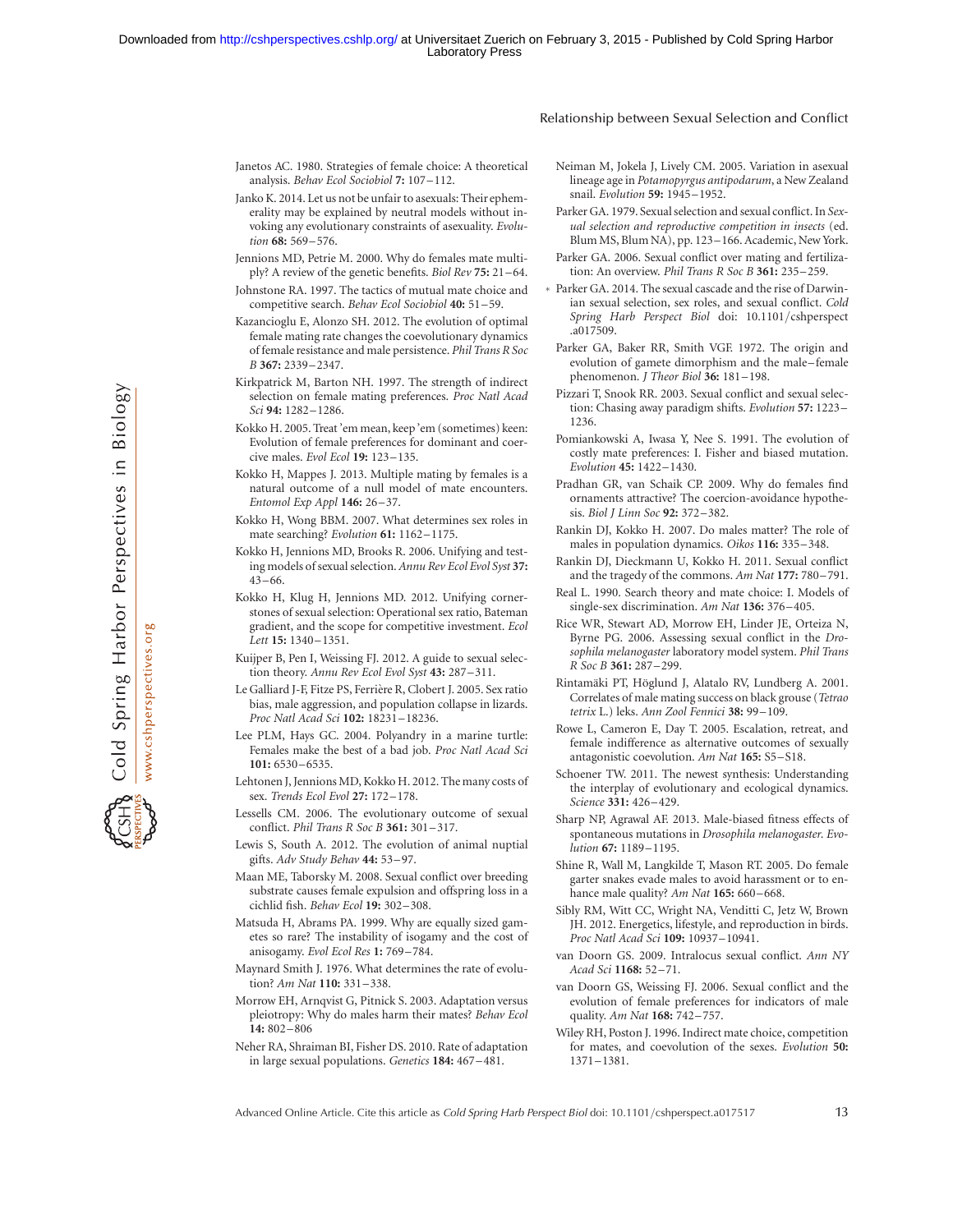## Hanna Kokko and Michael D. Jennions

TOC Blurb: Sexual conflict is likely to be present whenever there is sexual reproduction, and sexual selection can be a source of sexual conflict. The two should not be presented as alternative explanations for the evolution of traits.